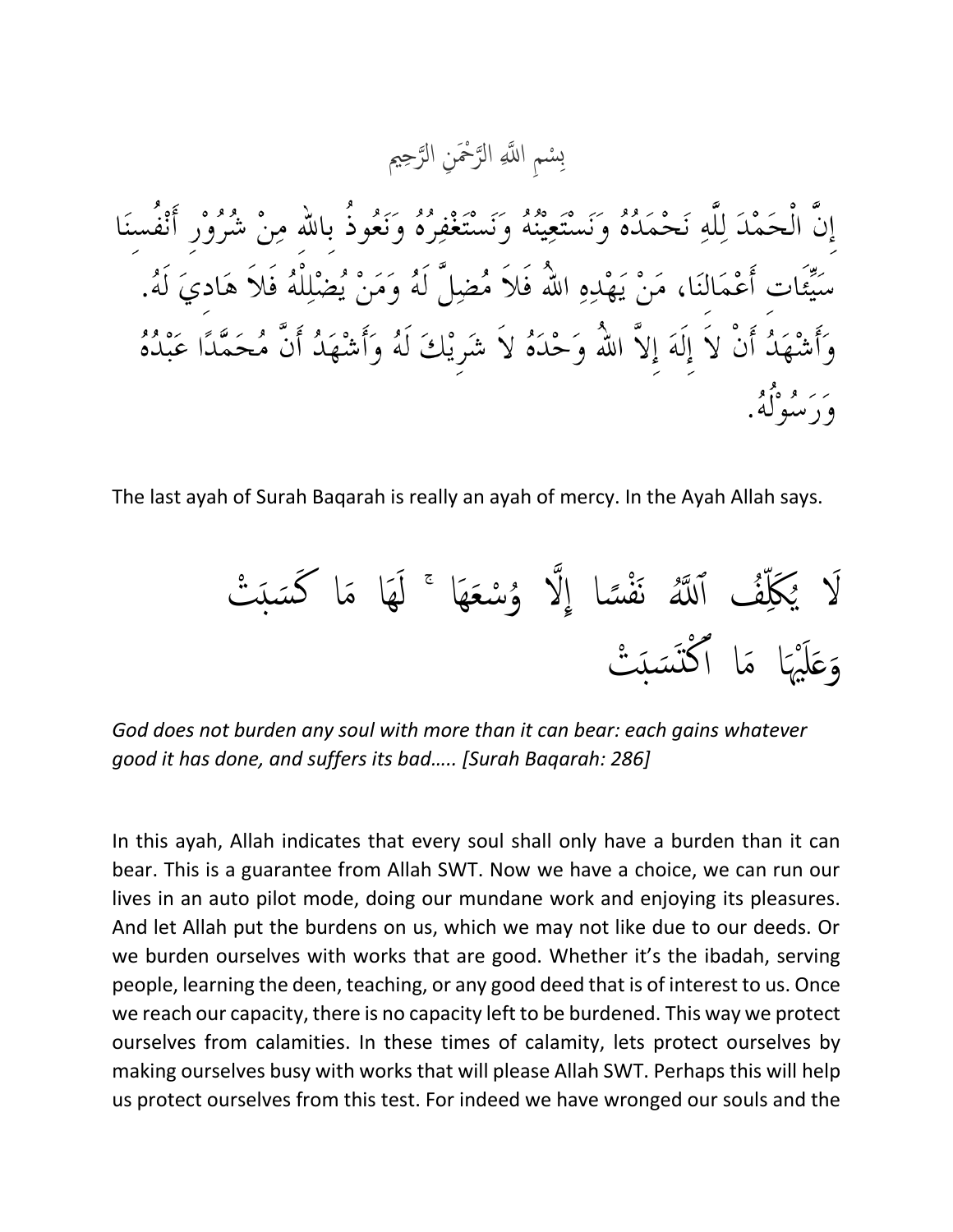only way out is to seek the forgiveness of Allah SWT. In the same ayah, Allah continues

رَبَّنَا لَا تُؤَاخِذْنَآ إِن نَّسِينَآ أَوْ أَخْطَأْنَا ۚ رَبَّنَا وَلَا تَحْمِلْ ة ن<br>م لة<br>ب بد<br>ڊ ر<br>( تح<br>|<br>| ه<br>م م<br>ا نِے<br>بر ا ە<br>-َا ن<br>م ته<br>ب بة<br>بالآ ر<br>ز عَلَيْنَا إِصْرًا كَمَا حَمَلْتَهُۥ عَلَى ٱلَّذِينَ مِن قَبْلِنَا ۚ رَبَّ ند  $\overline{\mathfrak{z}}$  $\sum$ ە<br>^ ر<br>أم و<br>لم بند<br>من ۠ ًا  $\frac{1}{2}$ غِ<br>∤ ا ن<br>نار<br>نار  $\frac{1}{2}$ ن<br>مره  $\int$ نَا وَلَا تُحَمِّلْنَا مَا لَا طَاقَةَ لَنَا بِهِۦ ۚ وَٱعْفُ عَنَّا وَٱغْفِرْ ە<br>( ه<br>ک ہ<br>ا ٱ ة  $\frac{1}{2}$ ۔<br>م م<br>ا ة .<br>م ِ<br>أ :<br>ند ْ ل ِهِ س<br>م ة َا وَٱرْحَمْنَآ ۚ أَنتَ مَوْلَننَا فَٱنصُرْنَا عَلَى ٱلْقَوْمِ ٱلْكَـٰفِرِينَ فِ ا<br>ا ہ<br>|<br>| ل لہ<br>آ ٱ م<br>} ه<br>م َم<br>ه ہ<br>ا ة<br>ا ۔<br>م و<br>م ن م<br>أ ،<br>م ِ<br>أ ە<br>م ە<br>\ ۔<br>ا ٱ ة ن<br>مر ِ<br>ز ل

"*Our Lord! Do not punish us if we forget or make a mistake. Our Lord! Do not place a burden on us like the one you placed on those before us. Our Lord! Do not burden us with what we cannot bear. Pardon us, forgive us, and have mercy on us. You are our ˹only˺ Guardian. So grant us victory over the disbelieving people."*

Ameen

أَقُولُ قَوْلِي هَذَا، وَأَسْتَغْفِرُ اللَّهَ لِيَ وَلَكُمْ ولسَائر الْمُسْلِمِين ، فَاسْتَغْفِرُوهُ، إِنَهُ هُوَ الْغَفُورُ الرَّحِيمُ.

Sit Down